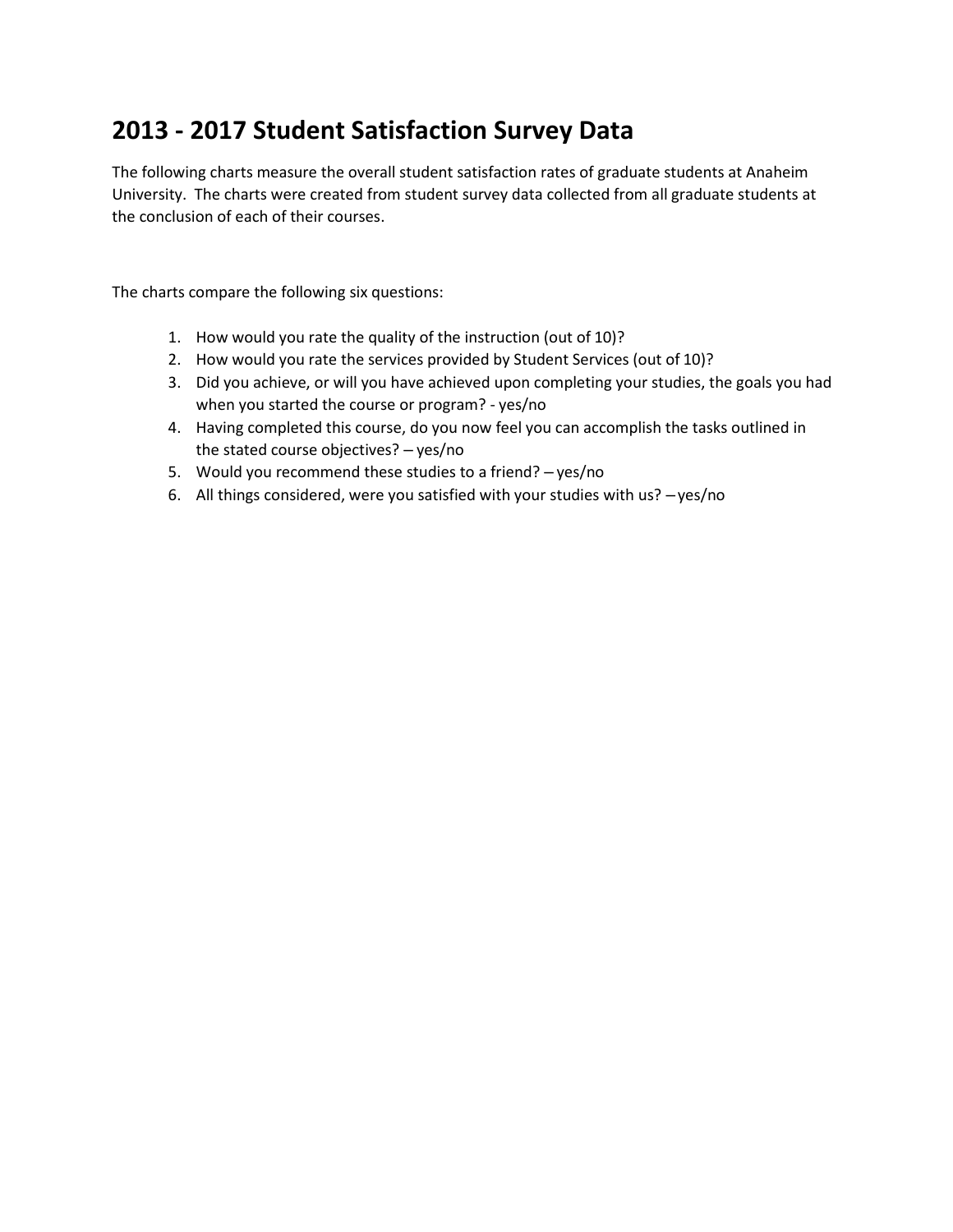

**How would you rate the quality of the instruction (out of 10)?**

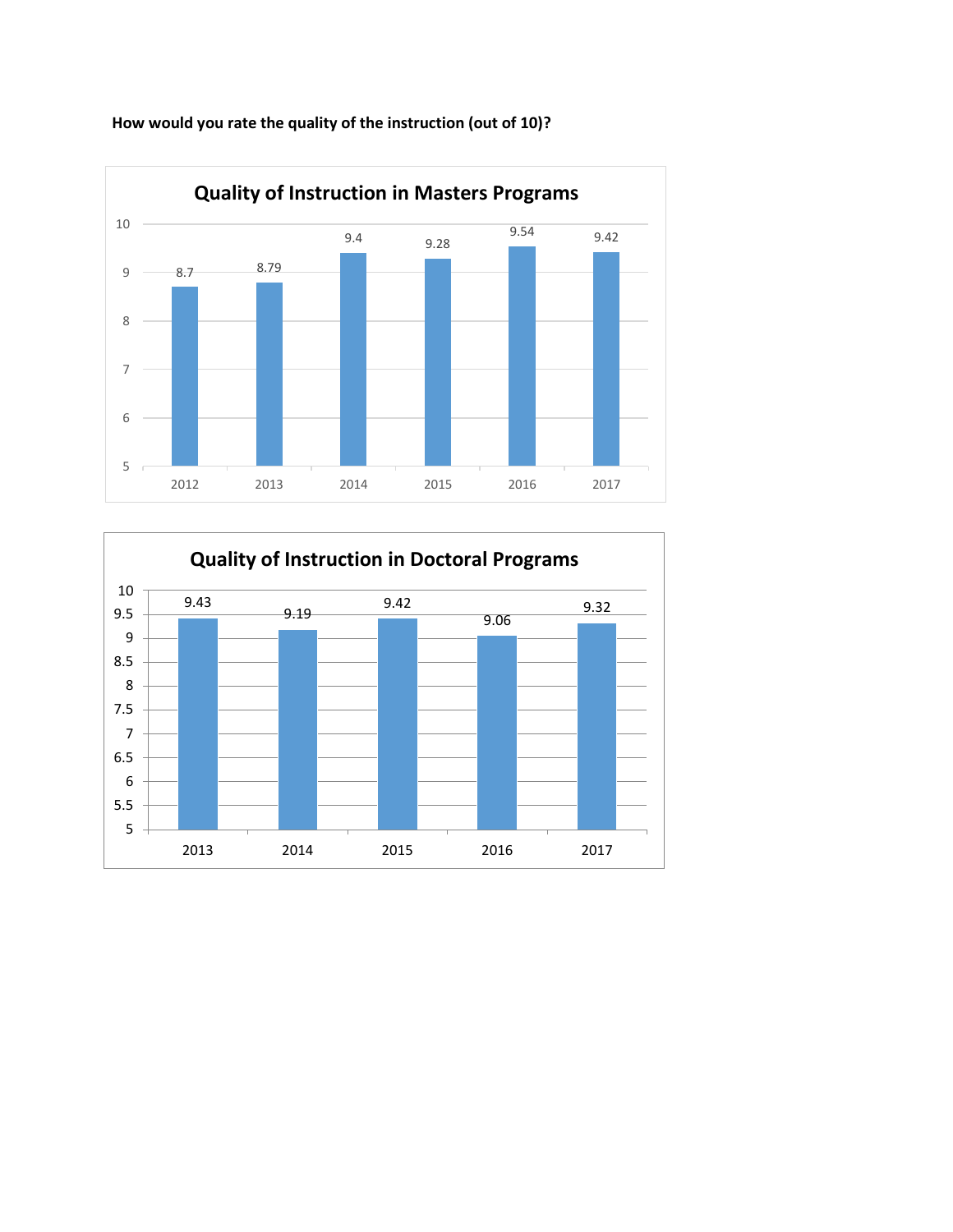

**How would you rate the services provided by Student Services (out of 10)?**

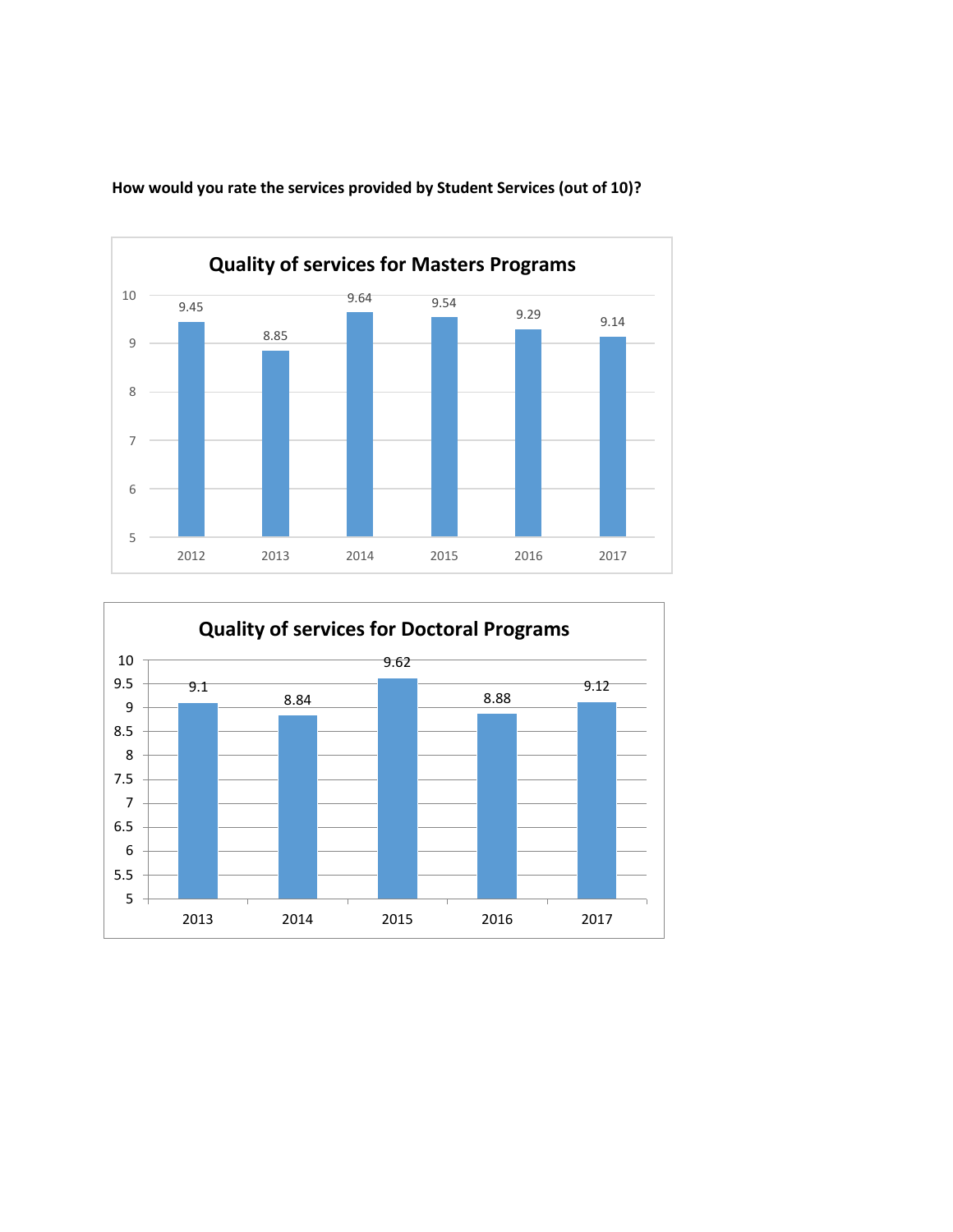**Did you achieve, or will you have achieved upon completing your studies, the goals you had when you started the course or program? - yes/no**



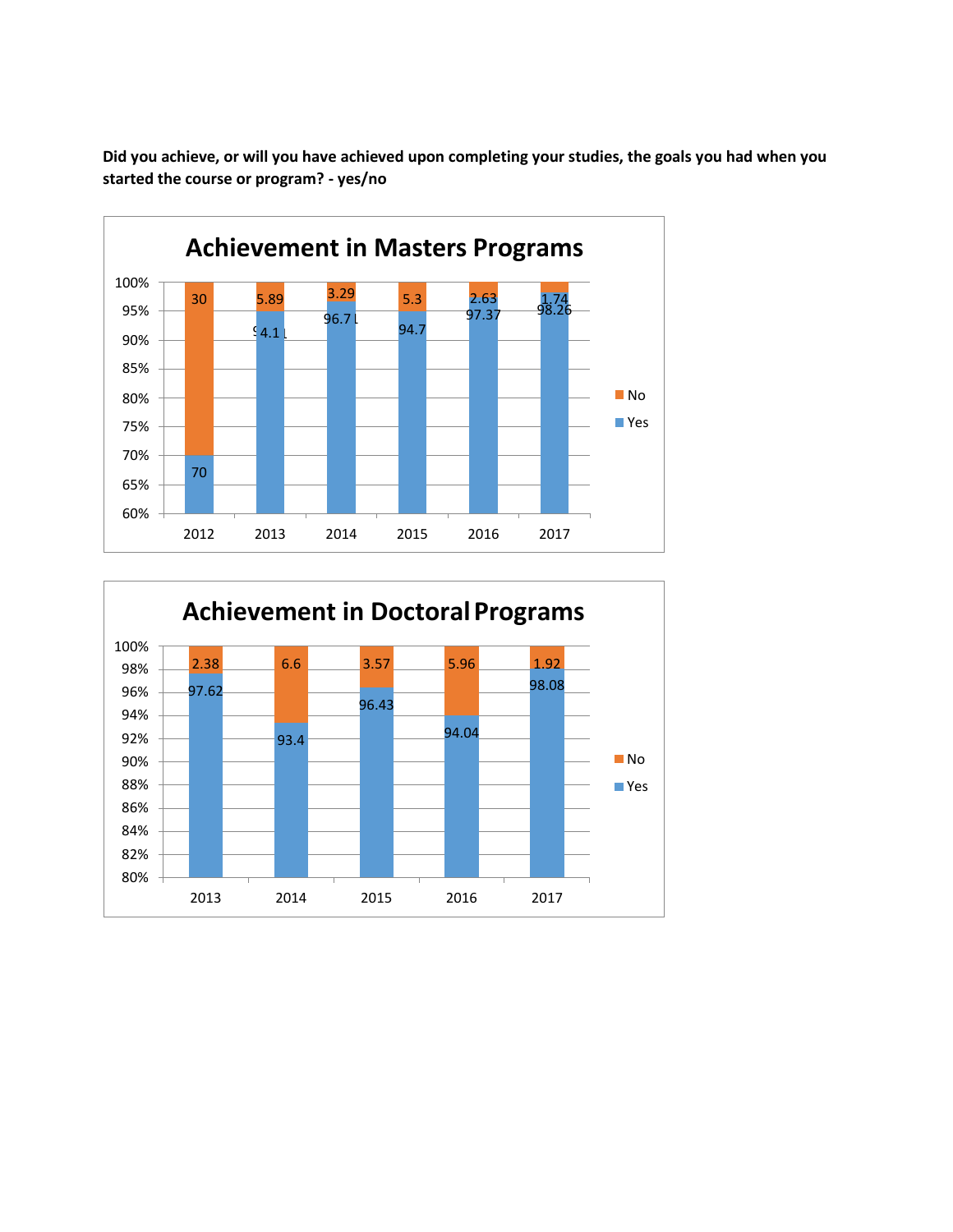

**Having completed this course do you now feel you can accomplish the tasks outlined in the stated course objectives? – yes/no**

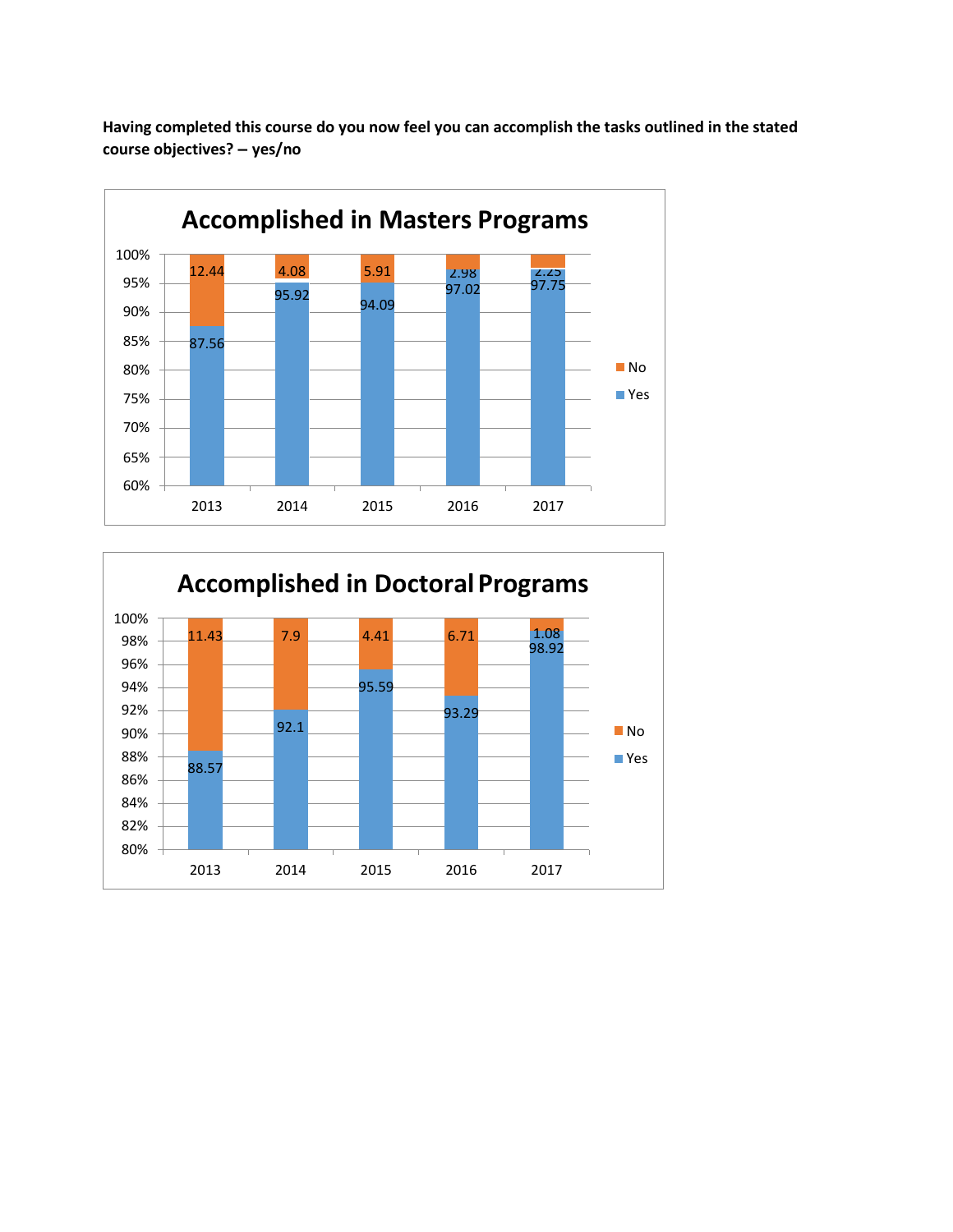

**Would you recommend these studies to a friend? – yes/no**